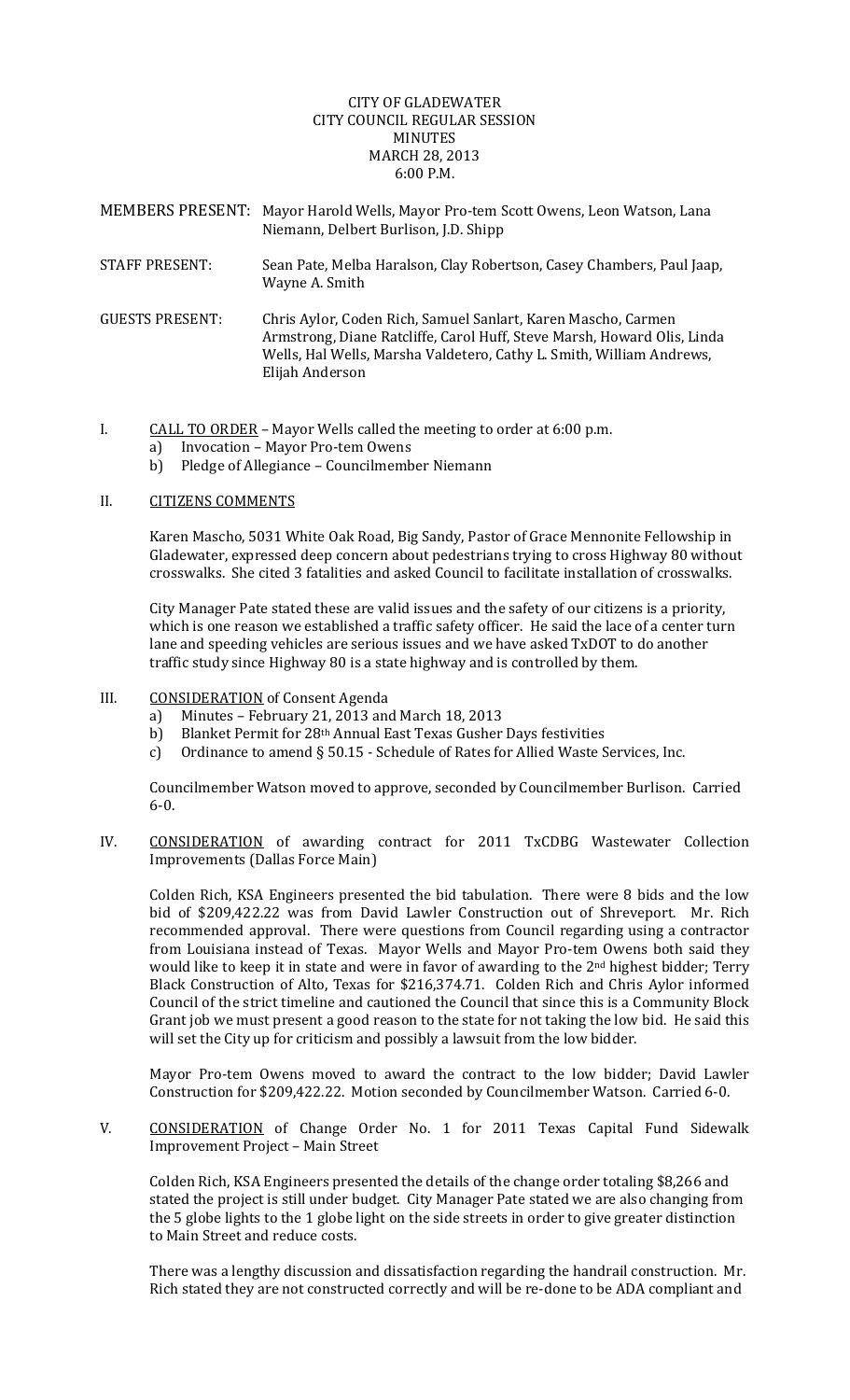match the design drawings. He said they stopped the contractors as soon as they saw it was being done incorrectly.

Mayor Pro-tem Owens moved to approve Change Order #1, seconded by Councilmember Niemann. Carried 6‐0.

Councilmember Shipp moved to approve the change in lights as described, seconded by Councilmember Watson. Carried 6‐0.

Mayor Pro-tem Owens moved to modify the handrails so that we do not have vertical standard into gutter area with understanding the rail will extend into gutter areas and that area be painted as a pedestrian are to minimize vehicles striking them at no additional cost to the City. Motion seconded by Councilmember Burlison. City Manager Pate suggested it would be better to table this issue for one month because Colden Rich and Chris Aylor are not responsible for KSA and probably need to obtain clearance from superiors. Mayor Pro‐ tem Owens and Councilmember Burlison both withdrew their motions.

There was further discussion in which Chris Aylor pointed out that KSA didn't do anything wrong. He said they construction was done as the City desired and it was discussed during pre‐construction meetings.

Mayor Wells stated we hired KSA to do a job. The sub‐contractor never cleaned the brick streets or removed concrete dust from the buildings. He said KSA needs to be there to supervise the project. Mr. Aylor pointed out that the contractor is not done yet and this is a \$150,000 job. There is not enough budget to have KSA there full time. He said the contractor works for the City, not KSA.

Mayor Pro‐tem Owens moved to table until next month to give time for KSA to work with Paul Jaap on handrails and striping, seconded by Councilmember Burlison. Carried 6‐0.

VI. CONSIDERATION of Resolution to authorize advertisement and sale of surplus property located at 705 North Rodeo, legally described as Lot 12 Block 2, Gladeview Addition S177 (A8) and house

City Manager Pate said we need to advertise for approximately 30 days, we will obtain sealed bids and present to Council.

Councilmember Watson moved to approve the resolution, seconded by Mayor Pro‐tem Owens. Carried 6‐0.

VII. CONSIDERATION of Texas Department of Transportation Grant for Routine Airport Maintenance Program

City Manager Pate stated this is a 50/50 grant for \$100,000, which will allow us to address immediate maintenance needs at the airport; crack seal the runway and night approach light system.

Mayor Pro‐tem Owens moved to approve the grant, seconded by Councilmember Burlison. Carried 6‐0.

VIII. CONSIDERATION of Main Street Board appointments of Mark Armstrong and Jim Bardwell

Councilmember Watson moved to appoint Mark Armstrong, seconded by Councilmember Shipp. Carried 6‐0.

Councilmember Burlison moved to appoint Jim Bardwell, seconded by Councilmember Shipp. Carried 6‐0.

IX. UPDATE on Board Appointment Policy

Mayor Pro-tem Owens stated the Council appointed a committee consisting of City Secretary Melba Haralson, Councilmember Burlison and himself to work on a board appointment policy with the objective of gaining more participation of citizens to serve on boards. In the process we have been looking at ordinances and they were not consistent from one board to the next and then we came to a legal issue regarding the Doctrine of Incompatibility. We will be ready to present the policy in the April meeting.